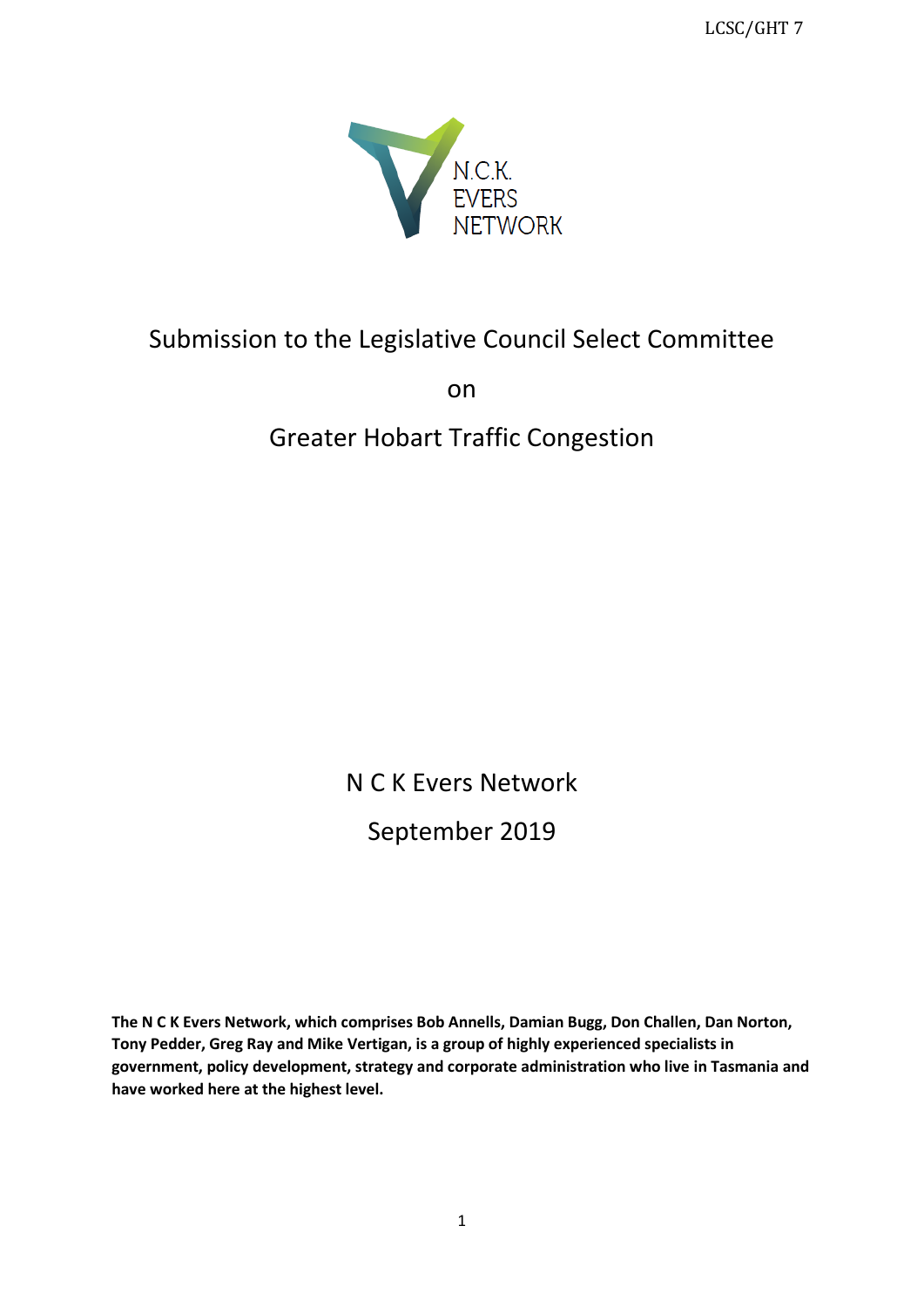#### **Background**

Hobart is currently enjoying an extended period of growth and development which, combined with positive business confidence and investment, holds promise for the future. Many describe it as a boom period. But more important is its prospective sustainability – and the signs are encouraging. There is a mood in the city that speaks of continuing prosperity.

Every surge in growth and development is accompanied by challenge. The rising cost of houses, the availability of affordable rental properties, access to medical and hospital services, traffic congestion and the adequacy of available tourist accommodation are just some of the issues currently being experienced in Hobart.

Some, such as the provision of more hotel beds for tourists, will be taken-up and resolved by private enterprise. An increase in the housing stock is a shared responsibility, with the Government needed to address the shortage of social housing. Others, however, are solely the responsibility of government to rectify, especially when it comes to basic infrastructure.

The Legislative Council Select Committee on Greater Hobart Traffic Congestion is addressing an issue critical to Hobart's future development. It is an issue that falls almost entirely to government to manage.

#### **Geography**

Hobart's traffic congestion is severe for a city of its size. It arises mainly from geography – the location of the city in the shadow of, and on the foothills of kunanyi, and stretched out along the banks of the Derwent River. It also arises from the early design of the city centre which did not contemplate traffic volumes now experienced. The consequence is that traffic is funnelled from the three main arterials – the Brooker Highway, the Tasman Bridge and the Southern Outlet – through Macquarie and Davey streets – designed as picturesque boulevards but now anything but, ensnared as they are with heavy traffic.

#### **Poor Planning and Government Neglect**

The planners of the 1960s were thinking ahead and planning for a future in which traffic to and from the south (in particular) could avoid passing through the centre of the city. Regrettably, their plans were shelved, ignored by local and state government, and land reserves allowed to be overtaken by residential development.

Despite very significant population growth and changing patterns of settlement out of the immediate environs of the Hobart CBD, there has been very little infrastructure investment in and around Hobart to help cope with growing traffic volumes and changing settlement patterns.

In the half-century since the completion of the Southern Outlet in 1969, hardly any development has occurred of the arterial infrastructure in the Hobart area. The main exceptions are the duplication of the Southern Outlet (1990), the Eastern Outlet city - airport link (1990s) and the Kingston Bypass (2011). This is a pathetically short list when compared with the arterial road infrastructure investment undertaken by other Australian States.

Hobart's current traffic woes are the result of years of government neglect – neglect of infrastructure planning for a growing city and failure of action to deal with the problem. All levels of government are culpable – State, Local and to a lesser extent Federal.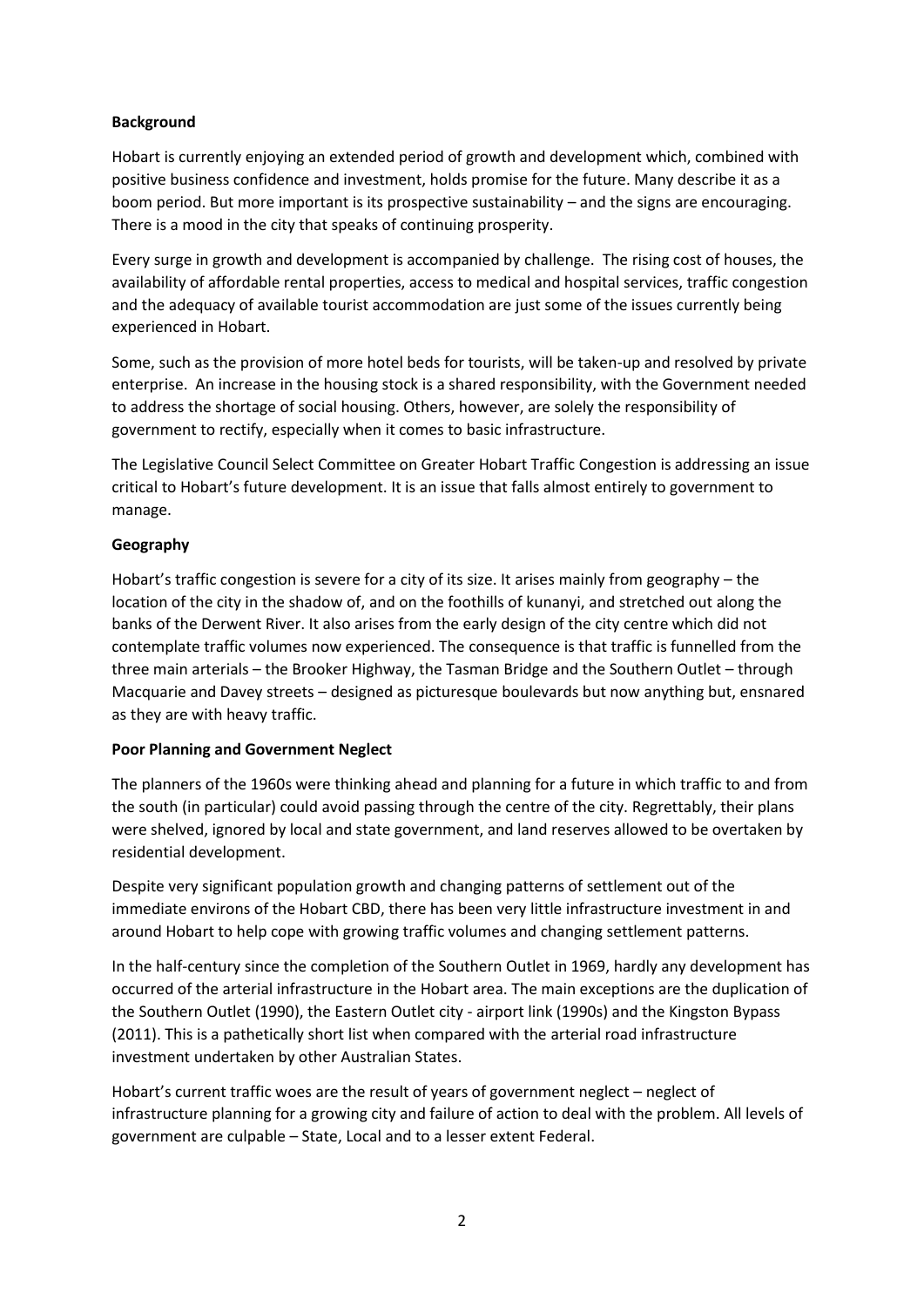#### **Population Growth and Lifestyle Choices<sup>1</sup>**

Over the past half century, more than three quarters of Hobart's population growth has occurred in the southern suburbs of Kingborough and the eastern suburbs of Clarence and Sorell. In the northern suburbs, population growth has occurred mainly on hillsides, away from major traffic arteries. The city itself has dropped from having more than a third to less than a quarter of the greater Hobart urban population. The city's share of urban jobs and commercial activity has also fallen. More jobs and more people are moving out to the suburbs.

The rapid growth over the past 40 years in the proportion of women in the workforce has also had a considerable impact. Many women want to combine work with a family lifestyle. That lifestyle involves combining activities like getting to and from work, with shopping, getting children to childcare, to school and to after school activities. This is only possible with a car.

The go anywhere anytime characteristics of cars are superior to any form of public transport. Cars enable people to live more active and fulfilling lives according to their personal preferences. They are crucial for people to flexibly combine their trips to work with shopping, ferrying kids to school and recreation.

People have made a lifestyle choice to live where they can have a bit of space and easy access to beaches, the bush and recreation activities. Having made this choice, people need to use their cars to get to work and to go about daily family activities while using their limited time efficiently.

This lifestyle choice is not a passing trend. It is deeply entrenched and here to stay. It will not be wished away by hoping high density residential housing development will occur close to the CBD. Nor will it be wished away by the vain hope that people will abandon their cars in favour of walking, bicycle riding and more intensive use of public transport. These alternatives do not meet the lifestyle choices of most people and are impractical for those who have made their lifestyle choice to live in suburbs like Kingston and Margate, Geilston Bay and Howrah, Gagebrook and Rokeby, and Rosetta and Berriedale.

This outcome has been at odds with the advice proffered by many so called 'planners' who over the years, seem to have unduly influenced infrastructure decision making, much to the city's detriment. Sadly, some still seem to think there should be a social readjustment that will prompt people to change their lifestyle and start walking, riding or catching public transport to and from the city. To the extent these transport mode choices change over time, they are likely to be very modest. They will not materially impact the use of private vehicles for the many trips where public transport, riding and walking are completely unsuitable.

#### **Through Traffic and Inadequate Data**

As anyone caught in the peak-hour traffic clog on the major roads in and out of the city will attest, the issue of Hobart's traffic congestion is in large part due to the pressure of 'through traffic'. Through traffic constitutes journeys commencing south, north and east of the CBD which conclude (albeit perhaps with a brief drop-off in the CBD) in another south, north or east location.

Ordinary observation and experience of travelling these routes points to the fact that through traffic constitutes a significant component of the total traffic volumes on the Macquarie-Davey couplet.

Yet officers of the Department of State Growth (DSG) continue to assert that through traffic constitutes a relatively small proportion of the traffic volume of the couplet. We believe that the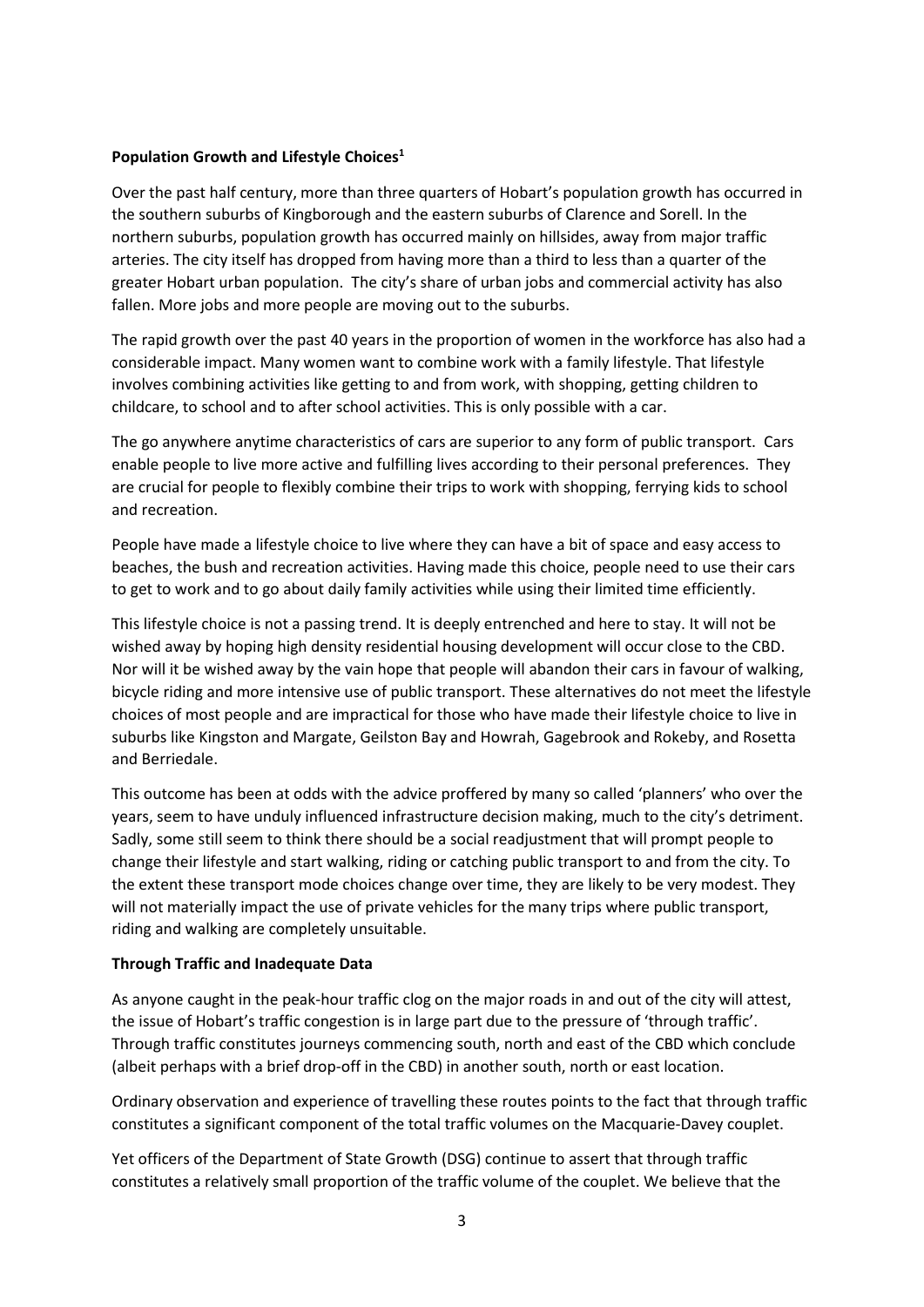data used by DSG is seriously deficient. Our belief is that it is based on an unrealistically large definition of the CBD and classifies a brief stop to drop children at school as a CBD destination even if the parent's journey continues beyond the CBD. Consequently, DSG has defined away a significant part of the through traffic issue. Reports prepared by that department and its predecessor the Department of Infrastructure, Energy and Resources (DIER) have both understated the problem and ignored potential solutions.

Recognition of the through-traffic component of traffic volumes on the Macquarie-Davey couplet, leads inevitably to the conclusion that at some time in the not-too-distant future, a major infrastructure investment will be needed to deal with Hobart's worsening traffic congestion. Claims that such investment can be delayed by other solutions are correct as far as they go. However, those making such claims fail to recognise that alternative measures can only buy a small amount of time before a major investment is needed.

Some of those who oppose major road infrastructure to cater for through traffic, point to the 2011 DIER report<sup>2</sup> which suggested that through traffic was not an issue, and therefore no justification for major road infrastructure development. Those critics overlook the fact that the report was based on 2008 data and written by people who were reluctant to recommend the expenditure of the level required. Cynics might suggest the report was designed to excuse inaction on what was then already a rapidly worsening congestion problem. In addition, as noted above, the definitions used seriously undermine the usefulness of the data on which the report was based.

A 2016 report<sup>3</sup> by the successor to DIER, the Department of State Growth (DSG) includes some interesting analysis of the congestion problem but is equally timid and unhelpful in proposing other than short-term band-aid solutions to the problem.

Better data is needed. Without better data, it will be difficult to design effective solutions to Hobart's traffic congestion and to establish, through objective business cases, that those solutions are cost-effective.

#### **Role of Public Transport and Non-Infrastructure Initiatives**

Many proposals have been put forward to deal with Hobart's traffic congestion. These include more public transport, ferries on the Derwent River, light rail to the north, a fifth lane on the Southern Outlet, and clearways. All have the potential to help a bit but none of them is a long-term solution and to pretend otherwise is irresponsible. To the extent that non-infrastructure solutions work, they will only marginally defer the point in time at which a major infrastructure option becomes essential and unavoidable.

However, Hobart is a growing city, and everyone wants it to continue to grow and prosper. A direct consequence is that traffic volumes around Hobart and especially through-traffic volumes on the Macquarie-Davey couplet will continue to grow.

Public transport has a role to play, especially as part of well-planned and executed park-and-ride arrangements. Park-and-ride has potential to reduce peak-hour CBD-destination traffic from the south and east in particular. Park-and-ride probably will offer little in terms of reducing through traffic on the Macquarie-Davey couplet.

Public transport accounts for only about 3.5% of all trips in the greater Hobart area. Consequently, it is inconceivable that public transport initiatives are likely to make much more than a minor dent in Hobart's traffic congestion. Public transport also serves contemporary lifestyle choices poorly because it is based on fixed timetables and fixed routes. Time poor families will not use public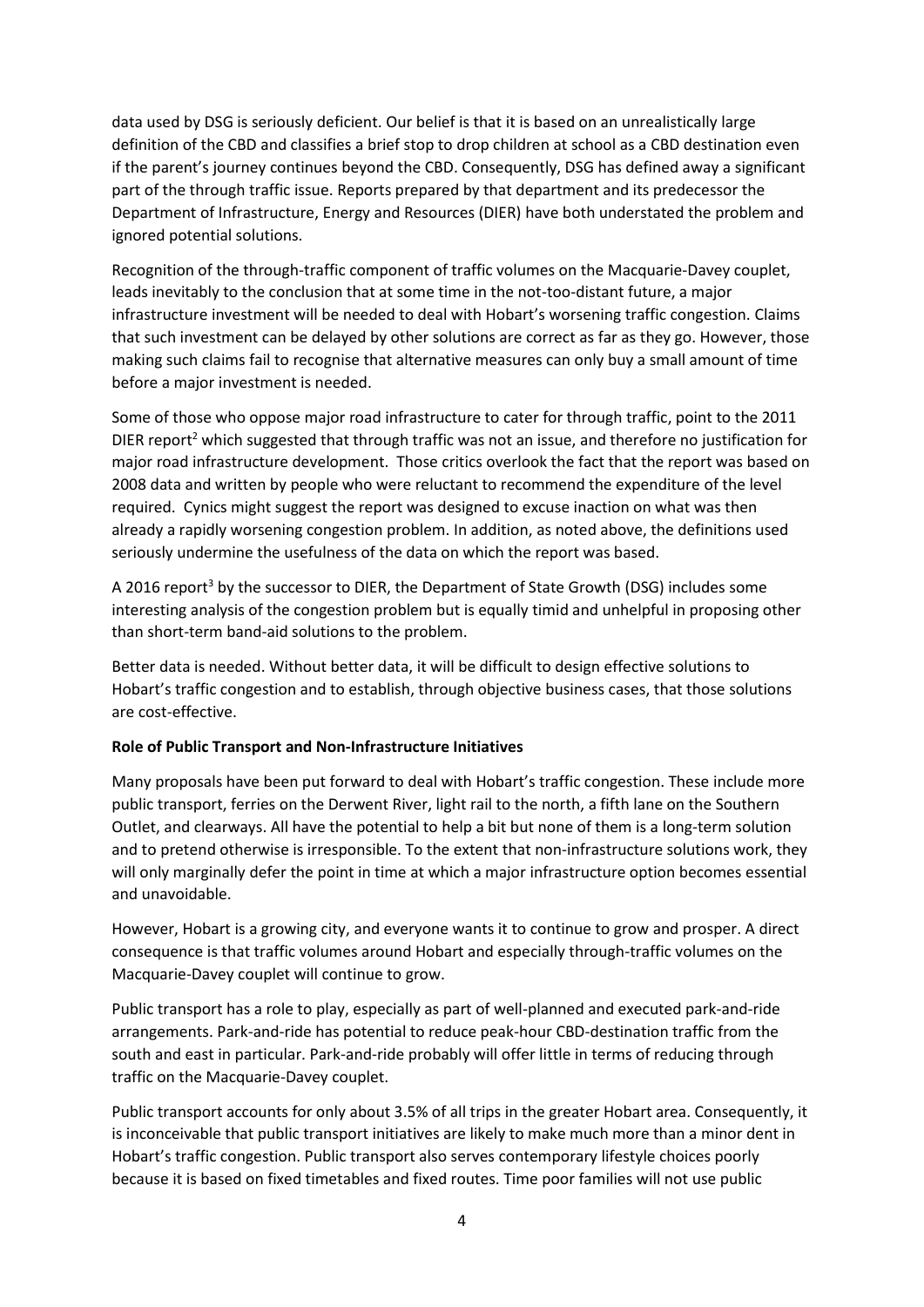transport, other than for fixed point-to-point trips like the journey to school or the journey to work because of the heavy commitment of time in walking to a bus stop, waiting for the bus to arrive, dead time on the bus while it visits destinations (to collect other passengers) which are of no interest to the traveller and then getting to the final destination.

Light rail to the north of the city is also unlikely to have any appreciable impact on traffic congestion. The experience of other places, particularly in North America, is that light rail is unlikely to be a costeffective initiative. The existing bus system will serve the northern suburbs more flexibly and at lower cost than light rail. To the extent that light rail to the north attracts passengers it will be at the expense of the existing bus transport system. As such, an uneconomic light rail is also likely to make the bus system more costly to operate.

Much the same applies to ferries on the Derwent River. Given the expensive infrastructure that is required to establish and operate a ferry system (jetties and vessels), it is very hard to see ferries being cost-effective. Patronage would undoubtedly cannibalise the existing bus system. Given the open water involved, the wind and the swells, it would not take too many rough days for patrons to decide ferries are a poor option and to abandon them.

It is understood the State Government has committed to a Bellerive to Hobart Waterfront ferry service trial. If this is the case, it is hoped that the trial service will be operated for a sufficiently long period to constitute a real test of the efficacy and cost-effectiveness of the service. To expand beyond existing facilities will require a lot of costly infrastructure. The risk is high of investing in a white elephant. It is instructive that many commuters relied on ferries during the period from 1975 when the Tasman Bridge was being repaired. Once the road transport options returned, the ferries quickly disappeared. Against this evidence, it is hard to see a ferry system being economic.

#### **Infrastructure Development**

A traffic congestion solution is needed which directly tackles through traffic on the Macquarie-Davey couplet.

The couplet is among several examples in Hobart's traffic network which are at capacity (as noted in the DSG 2016 Report). Others include the Tasman Bridge, the Southern Outlet and the Brooker Highway. Growth rates on these arterials are very high, especially on the Southern Outlet. The DSG 2016 Report puts the compound growth rates per annum at Tasman Bridge 1.1%, Brooker Highway 1.5% and Southern Outlet 3.6%. Given the age of the data and the extent of residential subdivision activity occurring in Kingborough, the Southern Outlet growth rate estimated by DSG 2016 likely seriously understates growth on this arterial.

Infrastructure which permitted through traffic to bypass the Macquarie-Davey couplet would very significantly reduce Hobart's traffic congestion and create room for the future growth of Hobart's traffic volumes.

One potential bypass solution recently identified warrants closer examination. It is the same solution used the world over to resolve traffic congestion in cities – allow the through traffic to avoid the city altogether by sending it underground.

The solution lies in building two, interconnecting pairs of tunnels – one under the city, linking the Southern Outlet and the Brooker Highway, and a second under the Queens Domain, linking the Brooker with the Tasman Bridge. As bold as the idea might seem, it is within the state's capacity to finance, perhaps with appropriate Commonwealth Government and private sector involvement.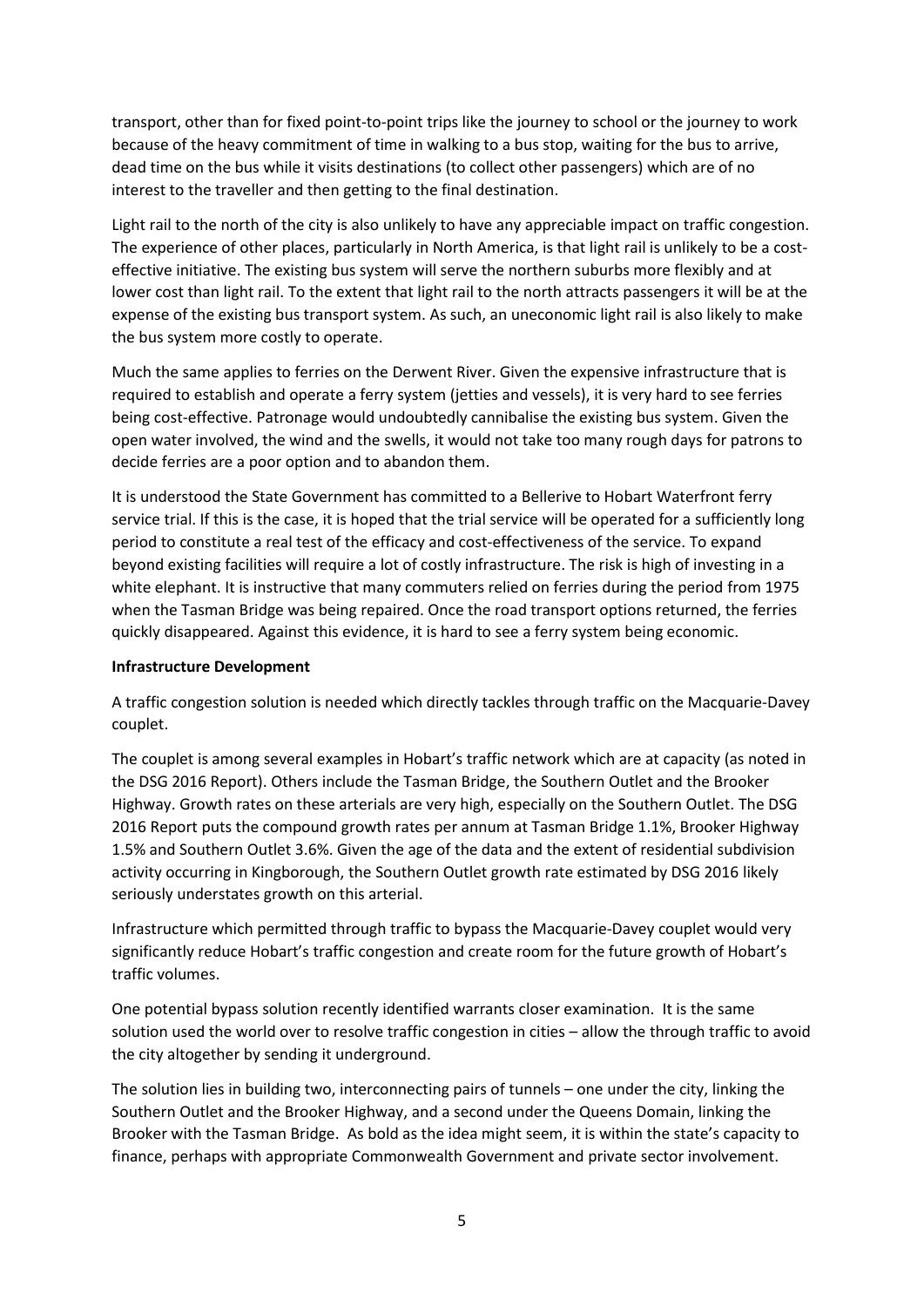This concept is the brainchild of former Hydro Tasmania engineer, Tony Denne. Mr Denne has developed a design concept for the tunnel complex. He is supported by a group of experts with a wealth of international experience and expertise in tunnel design and construction; and by urban geographer and transport economist Bob Cotgrove.

The first tunnel, comprising two parallel underground roads 2.4 kilometres in length, would start from the Southern Outlet at Davey Street, pass under West Hobart with several exit and entry points along the way, joining the Brooker Highway at an interchange near the Campbell St. Primary School.

The second tunnel comprises two roads 1.3 kilometres long, starting at a Brooker interchange near Campbell St. Primary School, passing under the Queens Domain and joining the approaches to the Tasman Bridge at an interchange just south of Government House.

Each of the tunnels would carry two lanes of traffic in each direction with capacity for 4,000 vehicles an hour travelling at 80 km/hour.

Contemporary road tunnelling of this type is common through Europe and Asia using tunnelling machines. Standard machinery and tunnelling techniques can easily cope with the geology of the route – sandstone for much of it and dolerite particularly where the tunnels pass under the Domain.

The entire project is estimated by its proponents to cost less than \$1 billion at today's prices. In terms of critical infrastructure development, such cost is entirely justifiable with the project potentially being financed through a mix of Federal and State funds potentially combined with private investment. If a modest level of tolls was accepted, it would be of great interest to existing toll road operators and would attract strong investor support.

Although the infrastructure cost seems a large sum, it is not when considered relative to other road projects and especially when its benefits are taken into account.

For instance, the new crossing of the River at Bridgewater is estimated to cost about \$500 million. Traffic delays at that location are minor by comparison with the congestion clogging Hobart city and causing massive frustration to travellers on the major arterials.

Based on an initial assessment, the Denne bypass proposal appears feasible. But feasibility needs to be proven up.

This is a 'big picture' project, like those which inspired construction of Tasmania's renewable hydroelectricity grid and the state's rural irrigation schemes. It represents investment in essential infrastructure that not only enhances living conditions, but delivers sustainable, economic benefits to the community in general. It would be a proud and lasting legacy for any government.

Other infrastructure solutions also need to be examined. As noted above, the Tasman Bridge is at capacity. With another crossing of the River Derwent nearby at the Bowen Bridge, it has been suggested that a road link between the Tasman Highway at Mornington and the Bowen Bridge would significantly reduce the traffic volumes on the Tasman Bridge. This option is worthy of serious examination. There may be other options for reducing traffic volumes on the critical traffic network components. These need to be identified and explored.

It is usually the case that infrastructure needs and development follow population growth. In Hobart's case, following decades of neglect, the most urgent need is to unclog the city's main thoroughfares by removing through traffic. This will be achieved with the construction of a city bypass, such as that proposed by Tony Denne.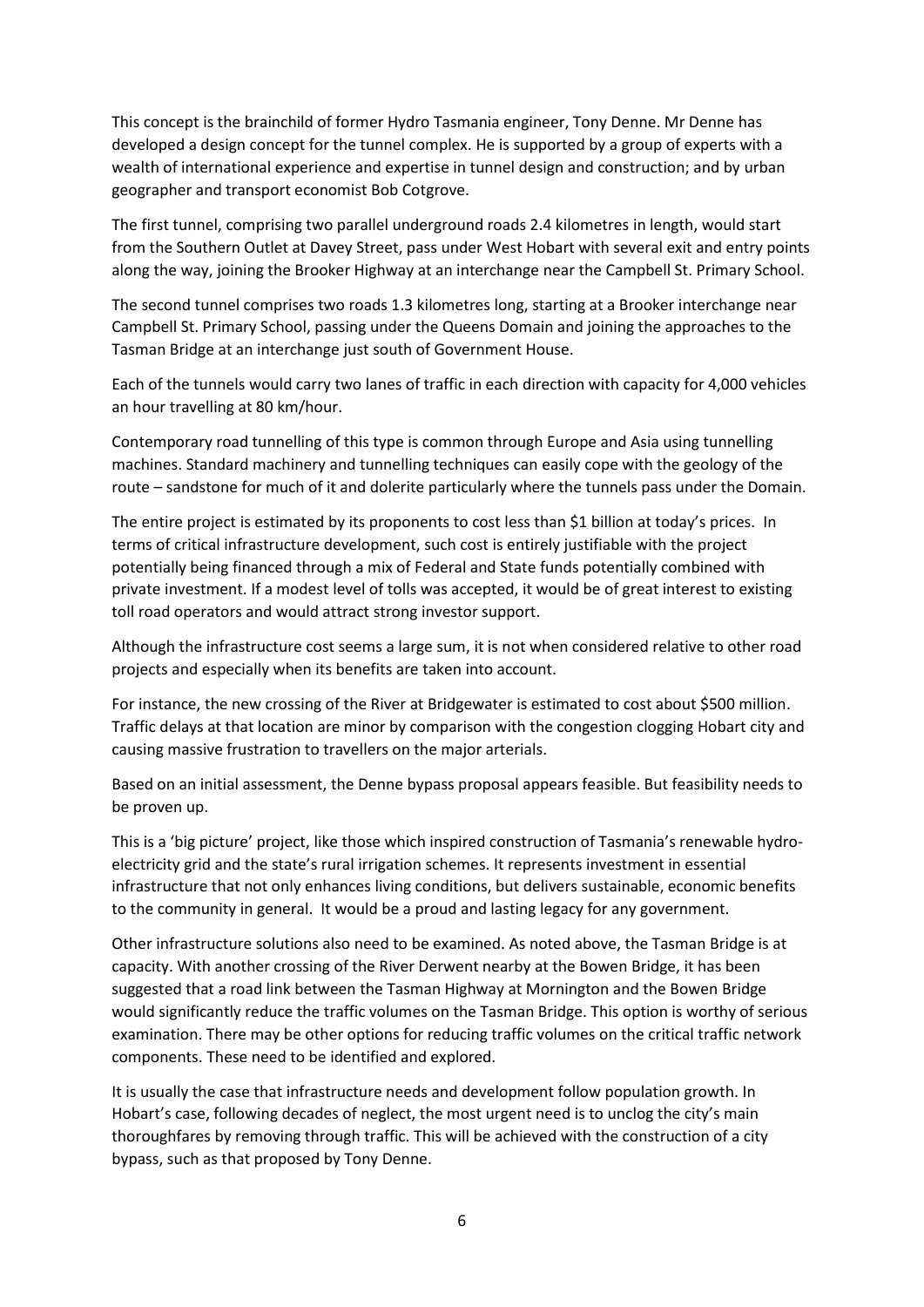As greater Hobart continues to grow, traffic congestion problems will emerge in the major connectors in the outer suburbs. Problems are already apparent in Kingborough and the Sorell-Midway Point area. A separate but concurrent investigation is required into means by which improved travel times can be achieved on the city connectors from the outer suburbs. This form of planning for future needs and developing solutions, ahead of the problems becoming critical, is sorely needed and has been absent in relation to Hobart traffic during the past 50 years.

#### **Recent Developments**

Against this background, the Tasmanian Government is to be applauded for its recent decision to allocate funds to consider the feasibility of constructing a city bypass along the lines of the Denne proposal.

The Government's funding commitment to a feasibility study is the very sensible first step in evaluating the project. The study will provide the government with the information needed to begin considering how such a project might be undertaken and how it could be financed. Given a timeframe of years to bring such a bypass to fruition, work on the feasibility study is urgent.

#### **Consequences of Inaction**

The need for this type of visionary approach is unavoidable.

Hobart's traffic congestion is already severe, ridiculously so for a city its size. The costs of this congestion are very large in terms of added travel times and uncertainty of the time that must be reasonably allowed to reach a destination.

Hobart's traffic system is also very fragile. Minor vehicle incidents cause major and long-lasting holdups. An incident on one of the major arterials rapidly spreads, causing serious delays on the other arterials. Motorists on the Southern Outlet often experience severe delays caused by relatively minor traffic incidents on the Tasman Bridge. Grid lock is regularly experienced in the CBD. The managers of the city's traffic-signal system, especially during peak travel times, have no option but to create long queues on the Tasman Bridge, the Southern Outlet and the Brooker Highway because the CBD and surrounding streets cannot absorb larger traffic volumes.

Without a bypass to allow through traffic to avoid the city completely, these symptoms are going to worsen and rapidly so.

Unless a solution is implemented, there will shortly come a time when, say, a person living at Kingston will need to leave home well in excess of two hours before they are due at Hobart airport to catch a flight – a journey that in light, predictable traffic takes 35 minutes at most. There are undoubtedly many other examples of the frustration worsening traffic congestion will create for our city.

The result will be a severe brake on the city's continued growth and development. If the traffic congestion problem is not resolved soon, development in Hobart will come to a standstill.

Decision-makers need to be looking forward 10 years and more to understand the stresses our road infrastructure will be under in the future, not looking backward. Over the past decade, Hobart has enjoyed significant growth and development. As a result, the originally intended picturesque boulevards of Macquarie and Davey Streets are the embodiment of the city's traffic dilemma. Action by government to implement a city bypass can reclaim those boulevards and significantly enhance the liveability of Hobart city and its enjoyment by pedestrians – locals and visitors alike.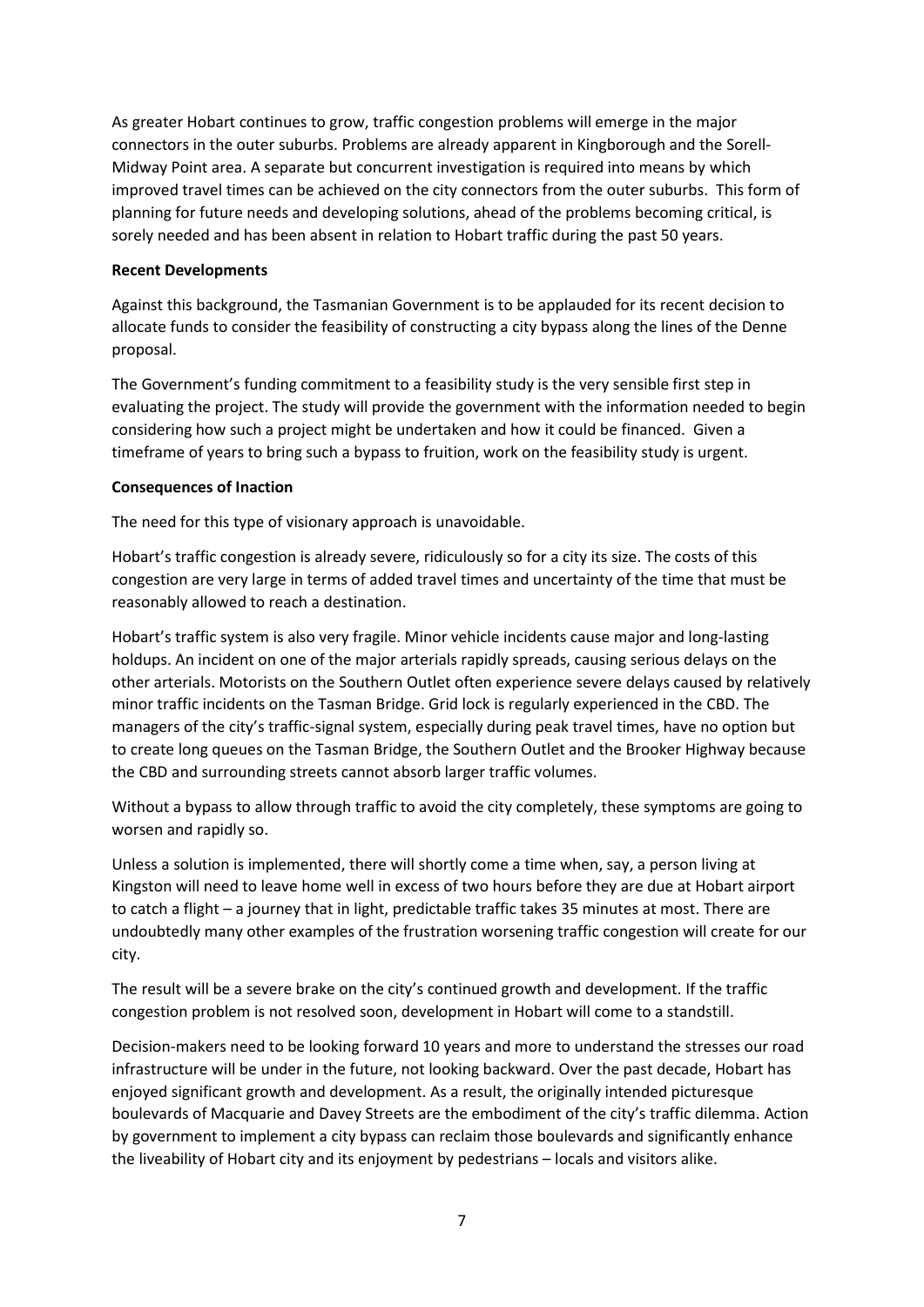#### **Recommendations**

We recommend that the Select Committee:

- 1. Strongly endorses the Government's initiative to undertake a feasibility study into the Denne proposal to permit through traffic to bypass Hobart city;
- 2. Encourages the Government as part of the feasibility study to establish a framework for the collection of improved data about travel patterns around and through Hobart, focussing on the traffic volumes on the Macquarie-Davey couplet;
- 3. Calls on the Government to complete the feasibility study as quickly as possible;
- 4. Calls on the Government to establish the structures and frameworks (including legislative and regulatory) necessary to implement the bypass project;
- 5. Calls on the Government to allocate funding to progress the bypass proposal;
- 6. Calls on the Government to investigate private sector involvement in the bypass project as owners and operators;
- 7. Calls on the Government to ensure that advice and recommendations developed for it on traffic congestion issues are based on realistic and pragmatic assumptions about human behaviour and not idealistic beliefs;
- 8. Calls on the Government to explore other infrastructure options which will reduce the traffic load on the Tasman Bridge, including linking the Tasman Highway at Mornington with the Bowen Bridge;
- 9. Calls on the Government to investigate means by which improved travel times can be achieved on the city connectors from the outer suburbs; and
- 10. Calls on the Government to put in place effective systems to plan for future growth in Hobart's traffic volumes and to identify and implement solutions proactively.

#### **Notes**

- 1. The trends described in this section are identified and analysed in two excellent papers by Bob Cotgrove, *Urban land use/transport interactions and cultural development,* undated 2019 and *The future of urban land use and travel behaviour*, undated 2018.
- 2. Department of infrastructure, Energy and Resources, *Congestion in Greater Hobart; Response to Issues*, July 2011.
- 3. Department of State Growth, *Roads for Our Future: Hobart Congestion Traffic Analysis* 2016.